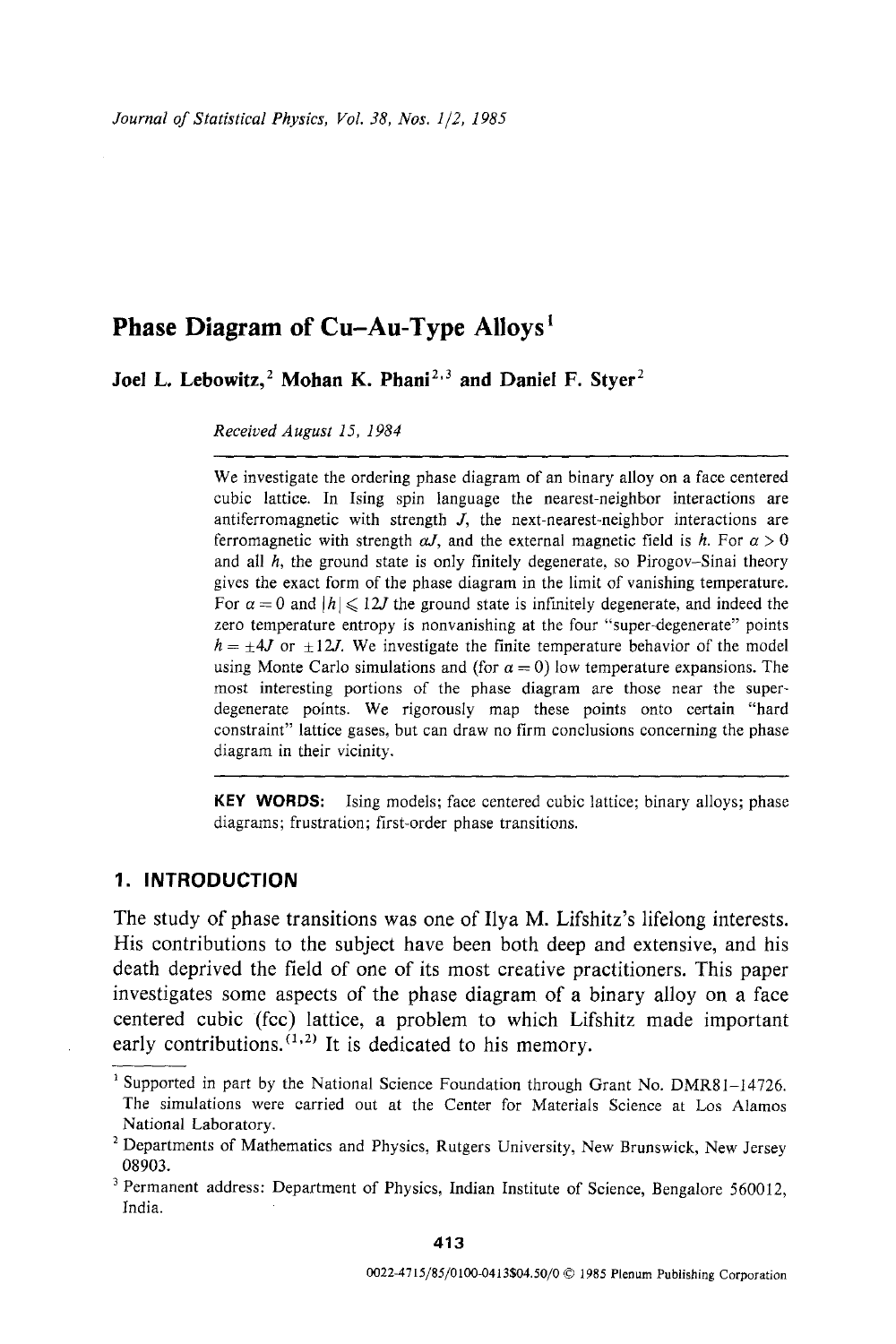The phase diagram of an ordering binary alloy on an fcc latice has been the subject of many investigations.  $(1-22)$  Nevertheless, some of its important features remain unresolved. We report here results from Monte Carlo simulations and low-temperature expansions which shed some light upon, but which do not settle, these questions. Some exact theoretical results are also presented.

The model we consider is most easily described in Ising spin language. At each site of the lattice there is a spin variable  $\sigma_i = \pm 1$ , the value of which corresponds to occupation by either of the two species (A or B) of atoms. We assume an interaction Hamiltonian of the form

$$
H = J \sum_{nn} \sigma_i \sigma_j - \alpha J \sum_{nnn} \sigma_i \sigma_j - h \sum_{i} \sigma_i \tag{1}
$$

where the first sum ranges over nearest-neighbor *(nn)* and the second over next-nearest-neighbor *(nnn)* pairs of sites (with periodic boundary conditions). The coupling constants  $J>0$  and  $\alpha J\geq 0$  correspond to antiferromagnetic *nn* interactions and to ferromagnetic (or vanishing) *nnn*  interactions. The external magnetic field  $h$  represents, in the alloy language, the difference between the chemical potentials of the two atomic species. By symmetry it is sufficient to consider  $h \ge 0$ . (More general interactions are also of interest and are under investigation<sup> $(23-25)$ </sup>).

The character of the ordering and transitions of this Ising model is directly related to the highly interlocked structure of the fcc lattice. In contrast with the "open" body centered cubic (bcc) and simple cubic (sc) lattices, which may be decomposed into *two* interpenetrating simple cubic lattices, the fcc lattice is composed *of four* such sublattices. A site on one sublattice has four nearest neighbors on each of the three other sublattices, for a total of 12, and six next-nearest neighbors, all on its own sublattice. The nearest-neighbor interactions, being antiferromagnetic, act to magnetize each of the four sublattices in different directions, but this is impossible because only two spin directions are available: the system is said to be *frustrated.* A more detailed analysis of the  $\alpha = 0$  ground states<sup>(3,26,27)</sup> reveals that when  $|h| < 4J$  the ground state consists of  $(\frac{1}{2}, 0, 0)$  planes, each antiferromagnetically ordered within the plane, but with no order between the planes. Similarly, when  $4J < h < 12J$  the ground state  $(\frac{1}{2}, 0, 0)$  planes alternate between ferromagnetic order (with all spins up) and antiferromagnetic order, again with no correlation from one antiferromagnetieally ordered plane to another. The degeneracy of such ground states is thus of order  $2^L$ , where L is a linear dimension of the system, and the resulting entropy per spin vanishes. The ground states at the so called *super-degenerate* points  $h = 4J$  and  $h = 12J$  are more complex (see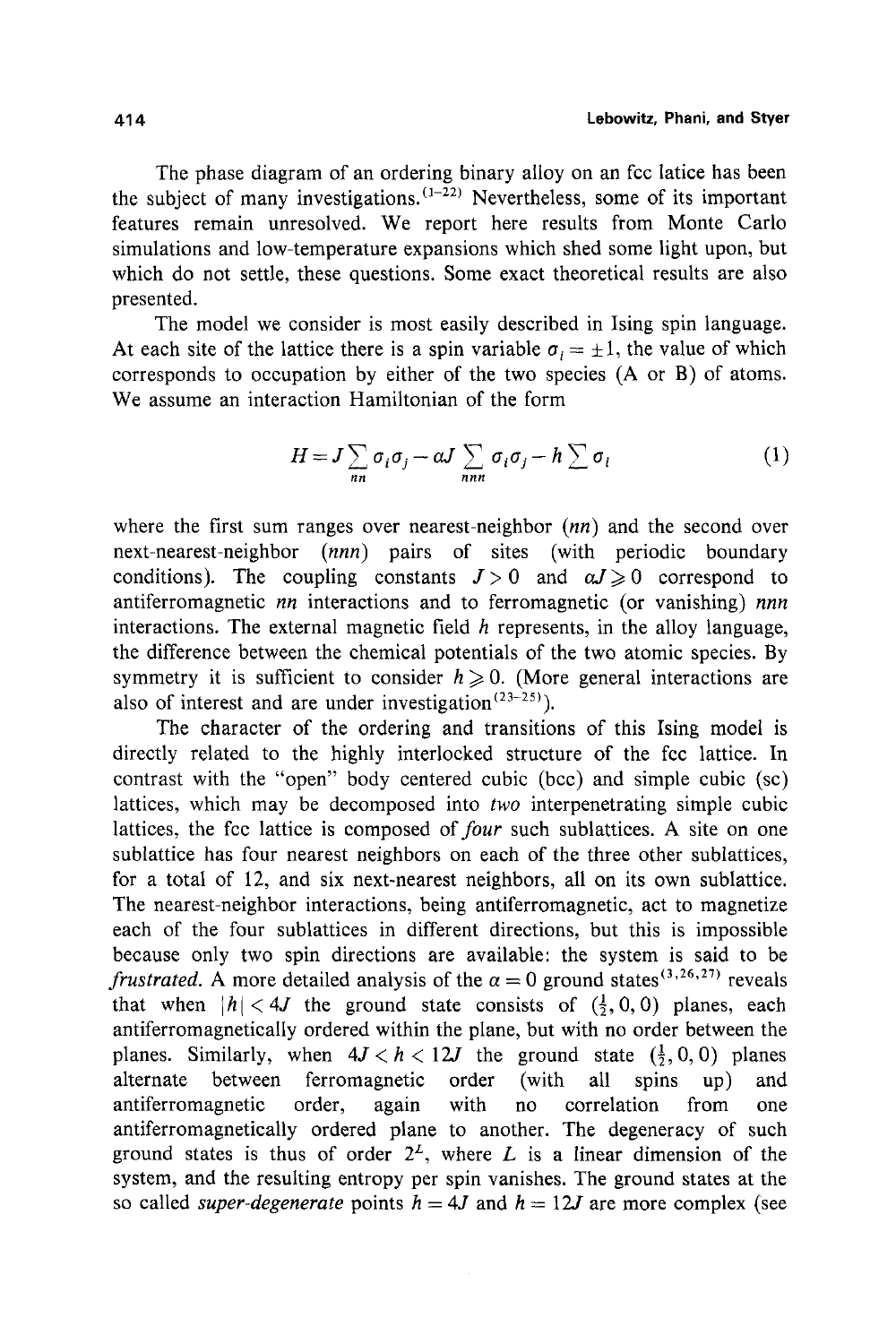Section 4): they are so degenerate that the system violates the third law of thermodynamics and has finite zero temperature entropy. Finally, for  $h > 12J$  the field dominates and there is only one ground state, in which all spins point up.

The ground states are easier to describe when  $\alpha > 0$ . For  $h < 4J$  only six of the infinitely many  $\alpha=0$  ground states remain ground states, namely, those with the metallurgist's "AB" or " $L1_0$ " structure. In such states two of the four simple cubic sublattices are occupied by A atoms (i.e., up spins) and two by B atoms (i.e., down spins). The sixfold degeneracy simply reflects the  $(4)(3)/2!$  ways to choose two sublattices out of four. For  $4J < h < 12J$  the ground state consists of three sublattices of A atoms and one of B atoms (the "A<sub>3</sub>B" or "L1<sub>2</sub>" structure), so it is fourfold degenerate. For  $h > 12J$  all spins point up. In contrast to the situation at  $\alpha = 0$ , the ground states at  $h = 4J$ and  $12J$  are now simply those of either side, so the degeneracy is tenfold at 4J and fivefold at 12J.

The low-temperature states of a system usually represent a small perturbation upon its ground states. This observation is made rigorous and precise by Pirogov-Sinai theory,  $(27-30)$  which permits exact calculation of phase diagrams *at sufficiently low temperatures,* provided that two conditions are met. These conditions are, first, that there exist only a finite number of (periodic) ground states, say,  $g_1, ..., g_r$ , and second, that the ground states satisfy "Peierls' condition." In physical terms, Peierls' condition simply requires that the energy cost of putting a piece of one ground state inside a lattice of a different ground state be proportional to the surface area separating the two. More formally, if one begins with an infinite lattice in ground state  $g_i$ , and changes the configuration in some finite region  $\Lambda$  to that of ground state  $g_i$ ,  $j \neq i$ , then Peierls' condition demands that the energy increase  $\Delta U$  be greater that the surface area of  $\Lambda$  times some positive constant.

One may easily check that Pirogov-Sinai theory applies to the fcc Ising model when  $\alpha > 0$ . (In fact because of symmetry the system behaves as if it had only one ground state when  $h \neq \pm 4J$ ,  $\pm 12J$ , and two ground states at those points.) The theory may thus be used to check the correctness, at low temperatures, of the approximate phase diagrams produced by Monte Carlo  $(MC)$  simulations<sup> $(12-22)$ </sup> or by Kikuchi's cluster variation method  $(CVM)$ . <sup>(5-10)</sup> Portions of the full  $(h, T, \alpha)$  phase diagram, as obtained by MC simulation, are shown in Fig. 1 and 2. Both MC and CVM techniques predict that all the phase boundaries shown are first order, except that when  $\alpha$  is sufficiently large (greater than about 0.3) and h vanishes exactly, the transition is continuous.

The low-temperature features of the phase diagrams in Fig. 1 and 2 are readily understood on the basis of Pirogov-Sinai theory. For example, the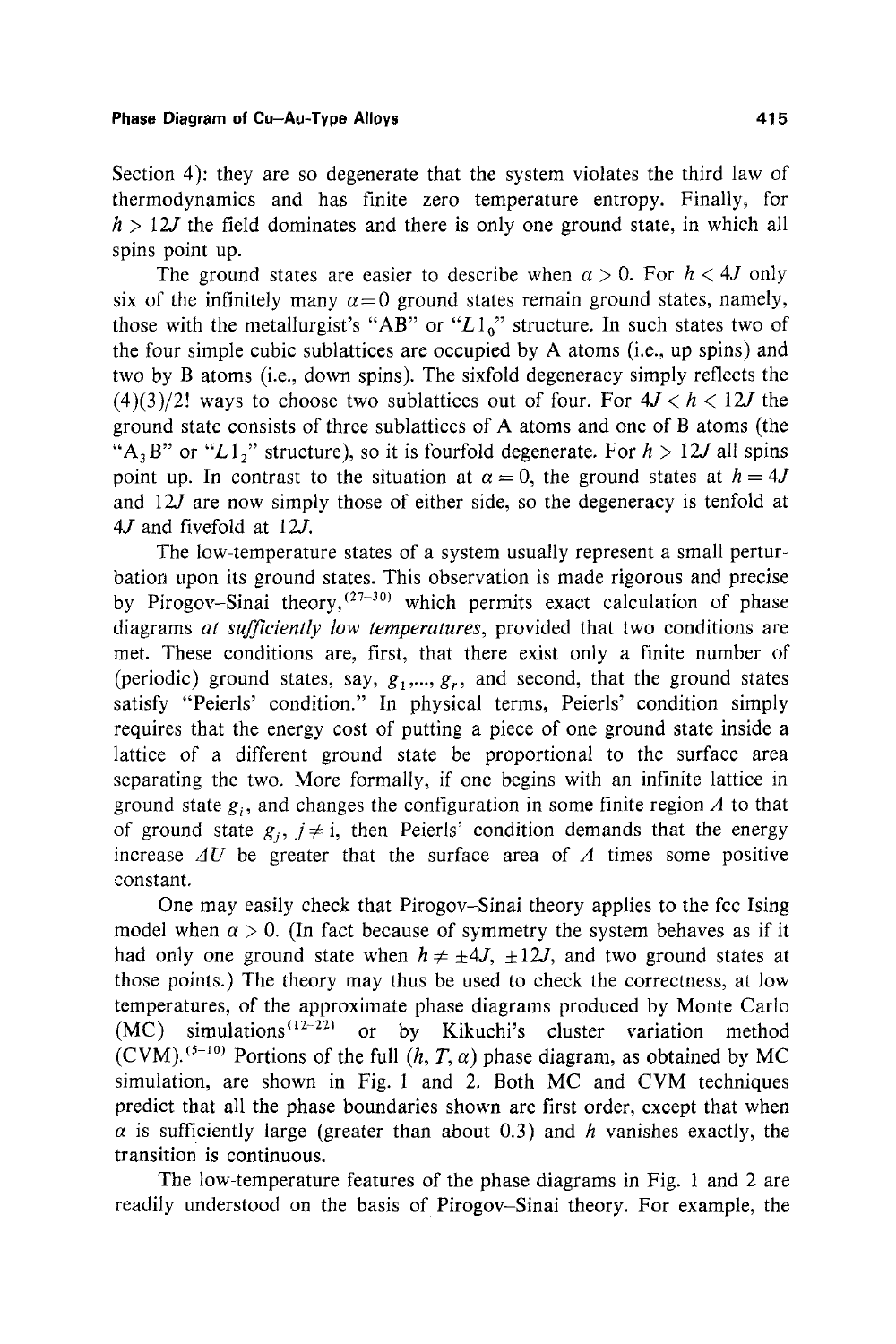

Fig. 1. Phase diagram determined by the Monte Carlo studies of Binder, Kinzei, and Selke,<sup>(16,19)</sup> showing the change in topology as  $\alpha$  passes through  $\alpha_c$ . All the phase boundaries shown are first order, except for the transition at  $h = 0$ ,  $\alpha = 1.0$ .

coexistence line springing from  $h = 4J$ ,  $T = 0$  bends *toward* the AB phase, so that when  $h = 4J$  and T is small but nonvanishing, the system is in the A<sub>3</sub>B phase. This follows from the fact that the  $A_3B$  structure possesses more lowenergy excitations than the AB structure does. Specifically, the lowest energy excitation of the  $A_3B$  structure is formed by overturning a single up spin, while the lowest energy excitation of the AB structure is formed by overturning a single down spin. (Either of these excitations has an energy cost of  $12\alpha J$  when  $h = 4J$ .) Thus, on a lattice of N sites,  $\frac{3}{4}N$  lowest energy excitations of the  $A_3B$  structure are possible, while the corresponding number for the AB structure is  $\frac{1}{2}N$ . The theory also predicts that the slope of the AB-A<sub>3</sub>B coexistence line diverges exponentially as  $T \rightarrow 0$ . In addition to these  $\alpha > 0$  results, Slawny<sup>(31)</sup> has urgued convincingly that the lowtemperature equilibrium states at  $h = 0$ ,  $\alpha = 0$  will possess the same AB structure shown at  $h = 0$ ,  $\alpha > 0$ . He reasoned by pointing out that, among the infinite number of possible ground states, the six AB ground states have the highest density of low-energy excitations and hence will be the only states that "survive" the transition from zero to finite temperature. This argument is easily extended to nonzero field, but it is not rigorous because Pirogov-Sinai theory has not, at present, been proven to hold in systems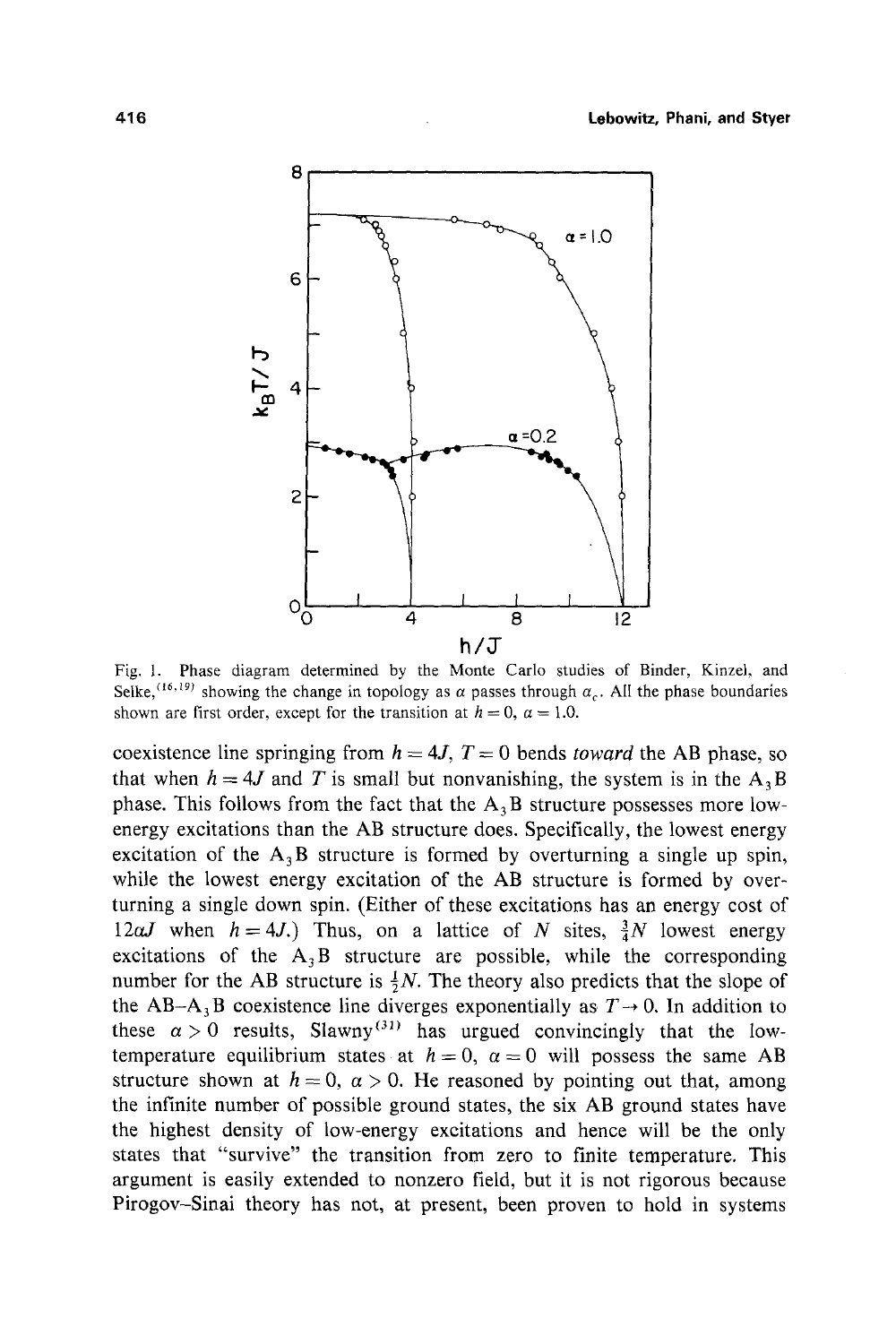

Fig. 2. Monte Carlo phase diagrams for various values of  $\alpha$  less than  $\alpha_c$ . To prevent crowding of the figure, the field and temperature are normalized by the zero field ground state energy  $E_0 = (2 + 3\alpha)J$ . The points for  $\alpha = 0.2$  were taken from Ref. 19.

with infinite ground state degeneracy. There is, however, every reason to believe that Slawny's argument will produce the correct equilibrium phases at *low* temperatures and for fields *away* from the super-degenerate values 4,/ and 12*J*.

The subtle and unresolved features of the phase diagram are those beyond the reach of Pirogov-Sinai theory, namely, the behavior near the super-degenerate points when  $\alpha=0$ , and the (moderate temperature) crossover from a first order to a continuous transition at  $h=0$  and  $\alpha=\alpha_c\cong 0.3$ .

When  $\alpha$  is small but positive all methods of analysis agree upon the existence of two triple points,  $(T_t, h_t)$  and  $(T_t, -h_t)$ , where the AB, A<sub>3</sub>B, and disordered phases coexist. The cluster variation method,  $(5-10)$  and some Monte Carlo simulations<sup> $(17,22)$ </sup> indicate that the finite temperature of this triple point persists down to  $\alpha = 0$ , while other simulations<sup>(14,15,21)</sup> suggest that the triple point temperature vanishes, allowing the disordered phase to penetrate down to  $T=0$  (see Fig. 3). (Recall that the zero temperature entropy is positive at  $h = 4J$ .)

If, on the other hand,  $\alpha$  is allowed to increase, then  $h_t$  decreases and the two triple points eventually merge at  $h = 0$  (see Fig. 1 and 5). This point of merger appears to coincide exactly with the multicritical point, already mentioned, where the  $h = 0$  transition changes character from first order to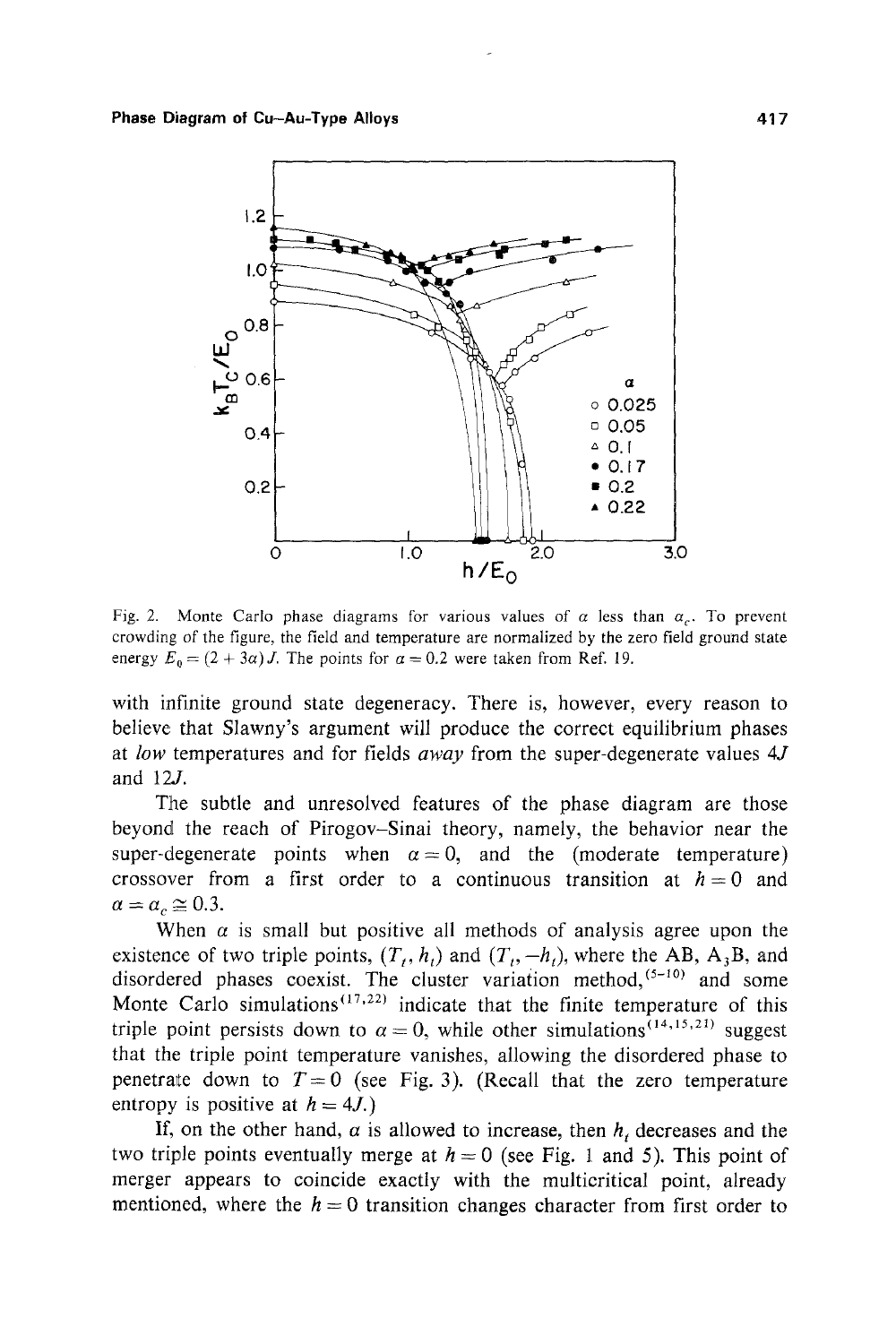

Fig. 3. Phase diagrams for  $\alpha = 0$  produced by Monte Carlo (MC) simulations and by the cluster variation method (CVM). These results have been taken from Ref. 14 and 9, respectively. The super-degenerate points at  $h = 4J$  and  $h = 12J$  possess finite entropy at zero temperature.

continuous. The existence of this multicritical point is necessary  $(12,13)$  to allow the correct  $\alpha \rightarrow \infty$  behavior, because in this limit the four interpenetrating simple cubic sublattices decouple to become four *independent* sc ferromagnetic Ising lattices, which exhibit continuous phase transitions. The idenity of the multicritical point and the merging point of the triple points was predicted by Domany, Shnidman, and Mukamel on the basis of mean field approximations and renormalization group arguments.  $(32)$  It is consistent with MC and CVM results, but is by no means an established fact.

An outline of the remainder of this paper follows. In Section 2 we present the results of our Monte Carlo simulations and discuss their relation to previous work. We attempt to study the super-degenerate point at  $h = 4J$ ,  $\alpha = 0$ ,  $T = 0$  by approaching it slowly from the  $\alpha > 0$  side, but it is not clear whether simple extrapolation of such results to  $\alpha = 0$  is justified. This section also presents a few results concerning the multicritical point near  $\alpha = 0.3$ . In Section 3 we use the results of Slawny<sup>(31)</sup> to derive a sixth-order lowtemperature series expansion for the free energy of the  $\alpha = 0$  AB phase as a function of  $h$  and  $T$ . The effective use of this expansion is, however, currently restricted to  $h = 0$ . In Section 4 we rigorously identify the super-degenerate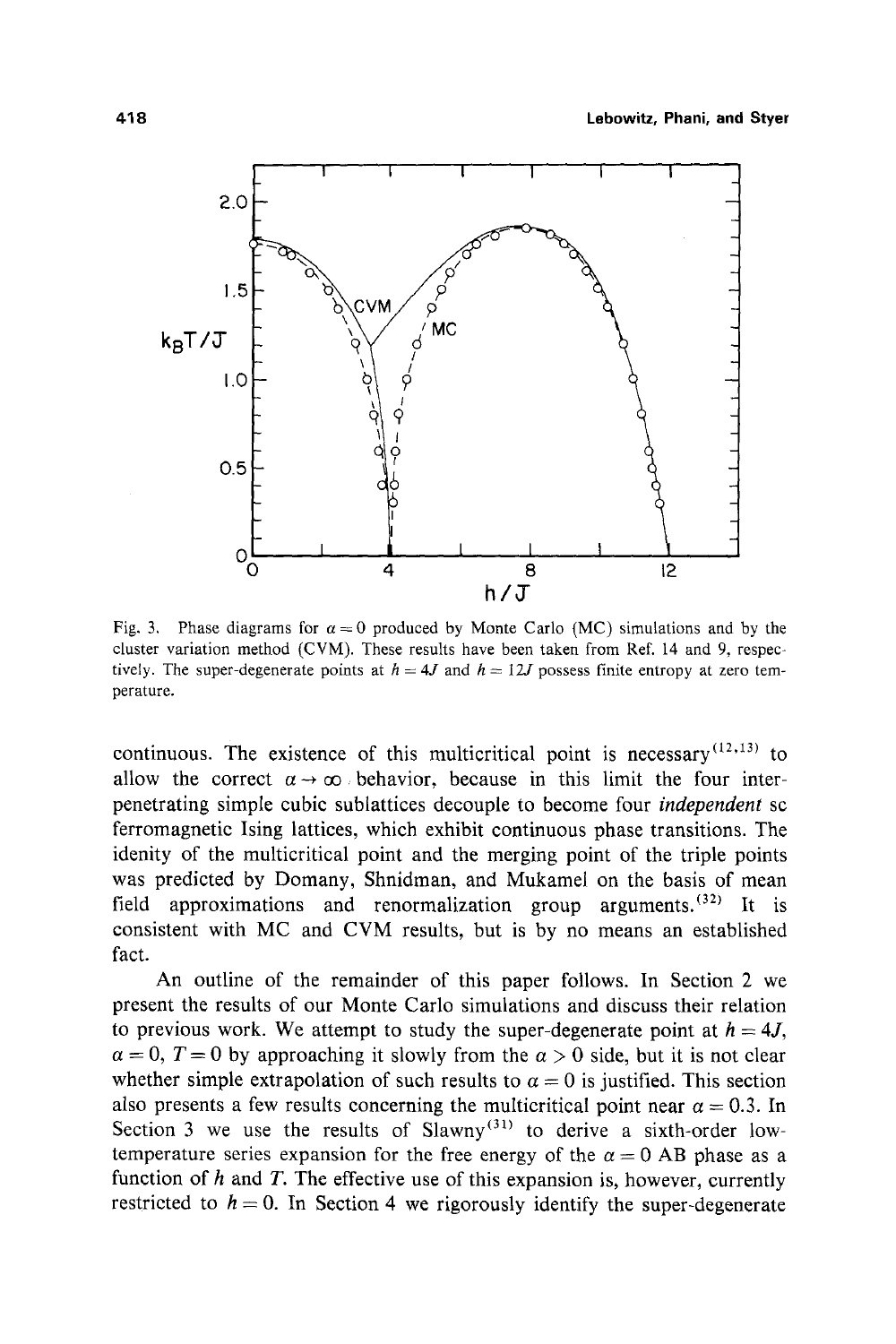points with certain one-parameter constrained lattice gases. This maping of points onto lines may permit detailed study of the super-degenerate points. We discuss some exact results obtainable from this approach and suggest future approximate work.

# **2. MONTE CARLO SIMULATIONS**

We performed Monte Carlo simulations on an fcc lattice of 2048 sites (a cube with eight conventional unit cells on a side), utilizing single spin flip kinetics (Glauber dynamics). Most runs were started in a disordered configuration, but some were started in the AB or  $A_3B$  structure. The simulations were generally run for 1000 Monte Carlo steps per site (MCS/site) (where a Monte Carlo step is defined as an *attempted* spin flip, whether successful or not), but in some cases 5000 or even 10 000 MCS/site were required to get out of a metastable state and reach equilibrium. The program was written in FORTRAN and used individual bits to represent spins. It was run on a CDC 7600 computer and used about 1 minute of CPU time per 10<sup>6</sup> attempted spin flips. Simulations were performed at  $\alpha = 0.025, 0.05$ , 0.1, 0.17, and 0.22. For any given  $\alpha$ , the phase boundary was determined by measuring various thermodynamic quantities (energy, specific heat, sublattice magnetizations, and staggered susceptibilities) for a range of values of  $k_B T/J$  and  $h/J$ , and looking for approximate discontinuties. In addition, the detailed structure of the configuration was used as an important indicator of the phase of the system.

Figure 2 presents our observed phase boundaries, together with those obtained by Binder<sup>(19)</sup> at  $\alpha = 0.2$ . As  $\alpha$  increases the triple-point temperature  $T<sub>i</sub>(\alpha)$  slowly approaches the zero field transition temperature  $T<sub>i</sub>(\alpha)$  (see Fig. 4). A linear extrapolation of  $T<sub>t</sub>(\alpha)$  would have the two curves crossing at  $\alpha_c \approx 0.35$ , which is within the uncertainty range of the zero field simulation results.  $(12,13)$  Note, however, that a linear extrapolation would also require that the two curves cross, rather than merge, in complete disagreement with the expected behavior! In fact there is no reason to prefer any particular extrapolation over any other, so this value of  $\alpha_c$  must be taken as a very rough estimate. Our results are consistent with the Domany, Shnidman, and Mukamel<sup> $(32)$ </sup> prediction of coincidence between the merging of the triple points and the change from first-order to second-order behavior at zero field. More study is, however, required both to pin down the location of  $\alpha_c$  and to find the critical crossover exponents there. (See also Fig. 5.)

It is even more difficult to study the  $\alpha \rightarrow 0$  behavior of  $T<sub>t</sub>(\alpha)$ . While a simple linear extrapolation of  $T<sub>t</sub>(\alpha)$  in Fig. 3 would yield  $k_{\rm B} T<sub>t</sub>(0) \approx 0.9J$ , in disagreement with previous results,  $(14,21)$  there are strong reasons to believe that this is an artifact caused by the small size of our system. For example,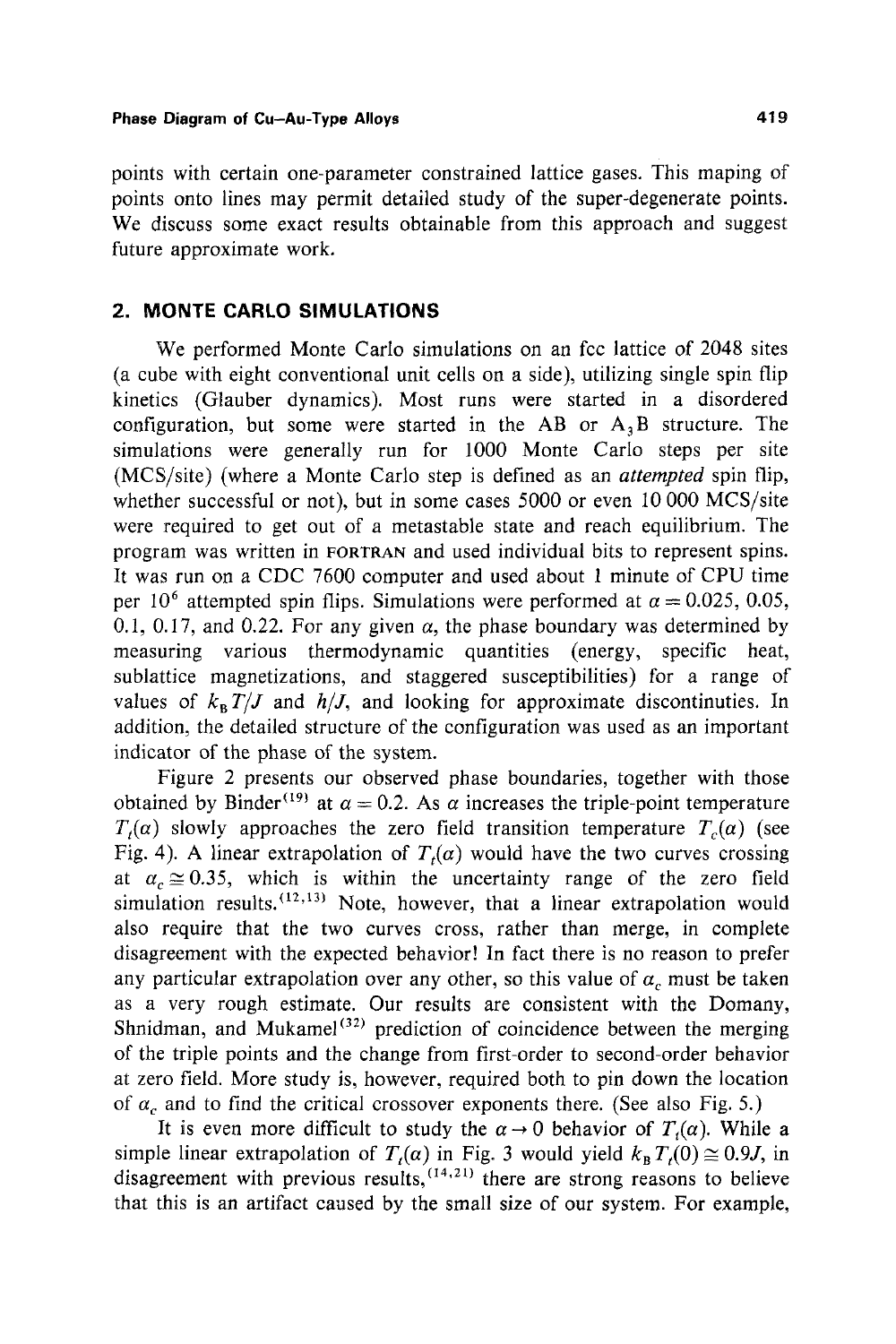

Fig. 4. The triple point temperature  $T_t$  and the zero field transition temperature  $T_c$  as functions of  $\alpha$ .

when we performed simulations at  $\alpha = 0$ ,  $h = 4J$  for  $k_B T$  between 0.4J and 0.6J, we found that an  $8 \times 8 \times 8$  system started in a random configuration would always order into an A<sub>3</sub>B structure, but that a  $20 \times 20 \times 20$  system would remain disordered for as long as we could wait, namely, 200 MCS/site (more than six million steps in all). Thus our results are entirely consistent with those of Binder<sup> $(14)$ </sup> and Meirovitch.<sup>(21)</sup> Because it takes longer and longer to get out of an ordered state as the temperature decreases, one could not expect to see the disordering of an initial  $A_3B$ configuration at low temperatures even if the true phase diagram did have a disordered phase coming down to the zero temperature super-degenerate point. The question in fact cannot be resolved in any reasonably conclusive way by the kind of simulations described here. What is needed is either a different approach, such as a theory for the low-temperature phase diagram in the vicinity of a point with positive  $T=0$  entropy, or simulations done directly on the ground states. We discuss such ideas in the remaining sections.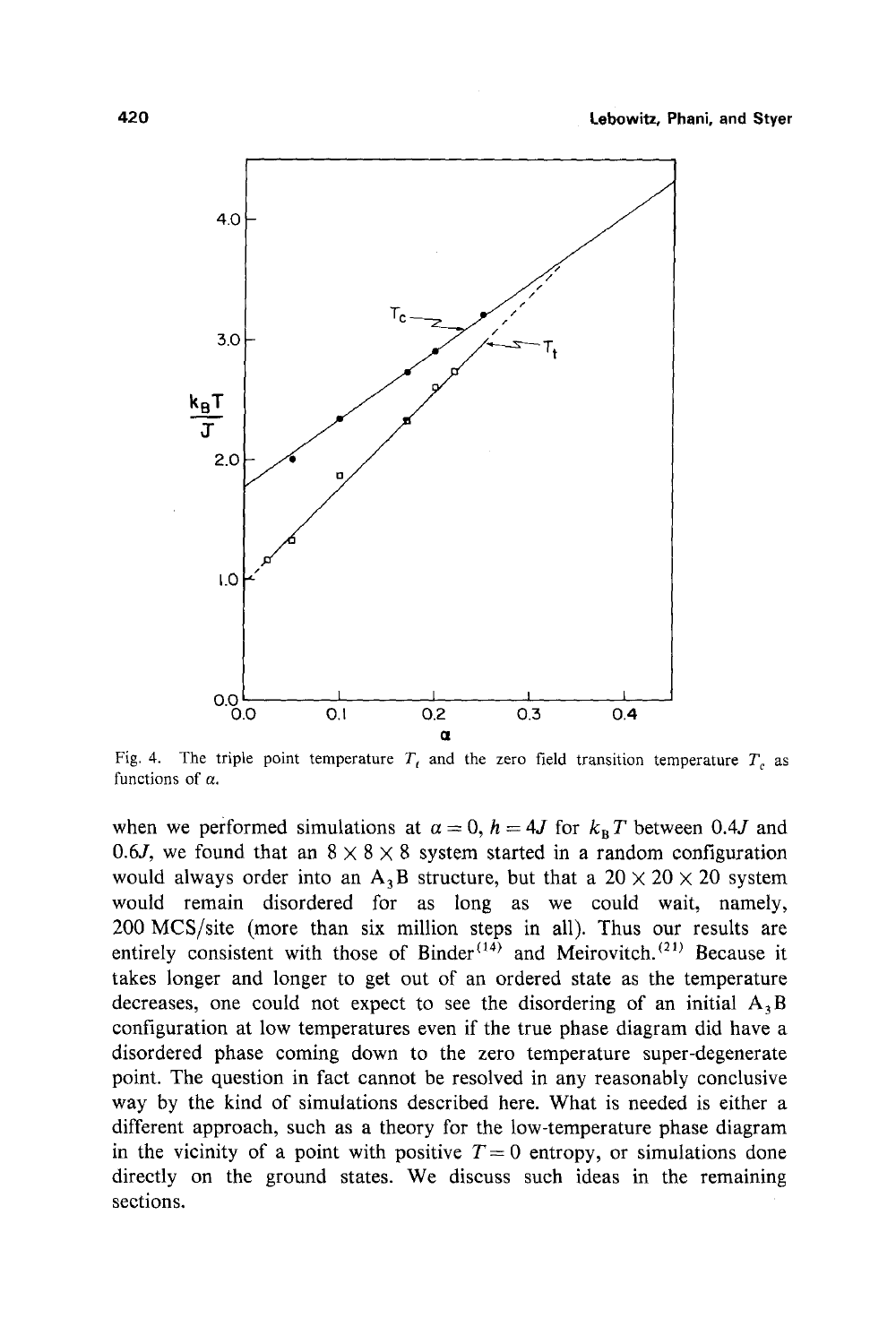Before leaving the simulations, however, we wish to comment upon one additional point. Note from Fig. 4 that  $T_c$  varies smoothly with  $\alpha$ , despite the dramatic change in the character of the transition at  $\alpha_c$ . We have discovered a remarkably accurate empirical formula for this variation. To set the stage for this formula, we first define  $E_0$  to be the ground state energy per site, that is,

$$
E_0 = (2 + 3a)J \tag{2}
$$

Then we form the ratio of the ground state energy due to next-nearestneighbor bonds to the total ground state energy, and call it  $x$ :

$$
x \equiv 3a/(2+3a) \tag{3}
$$

This variable runs monotonically from 0 to 1 as  $\alpha$  runs from 0 to  $\infty$ . Our formula for  $T_c(x)$  is then

$$
k_{\rm B} T_c(x)/E_0(x) = a - b(1-x)^2 \tag{4}
$$

The value of  $a = 1.5036$  is fixed by the accurately known<sup>(33)</sup> transition temperature of the simple cubic ferromagnetic nearest-neighbor Ising model, to which our model reduces when  $x=1$ . Setting the single adjustable parameter b to  $0.62$  then results in a curve which passes within 3% of all of the Monte Carlo data points. [A graph of  $T_c(x)$  is presented in Fig. 7 of Ref. 13.]

## **3. LOW TEMPERATURE EXPANSIONS**

The interesting and controversial features of the fcc Ising antiferromagnet phase diagram fall in the low-temperature regime, where Monte Carlo simulation is frequently costly and sometimes unreliable. It seems plausable that low-temperature expansions could provide better approximate data or, perhaps, even exact results in this limit. We have generated low-temperature expansions for the  $|h| < 4J$  ground state in the case  $\alpha = 0$ , but they are less useful than one might at first suppose.

As mentioned in the Introduction, the ground state is infinitely degenerate when  $\alpha = 0$  and  $|h| < 4J$ . Which of these many configurations should be used as a starting point for the expansion? An empirical approach would be to first expand about each ground state, and then average these expansions, giving equal weight to every possible ground state.  $(34,35)$ Although this approach seems reasonable, Slawny<sup>(31)</sup> has proven that (in those cases to which Pirogov-Sinai theory apply) it is wrong. The correct low-temperature expansion is instead produced by expanding about that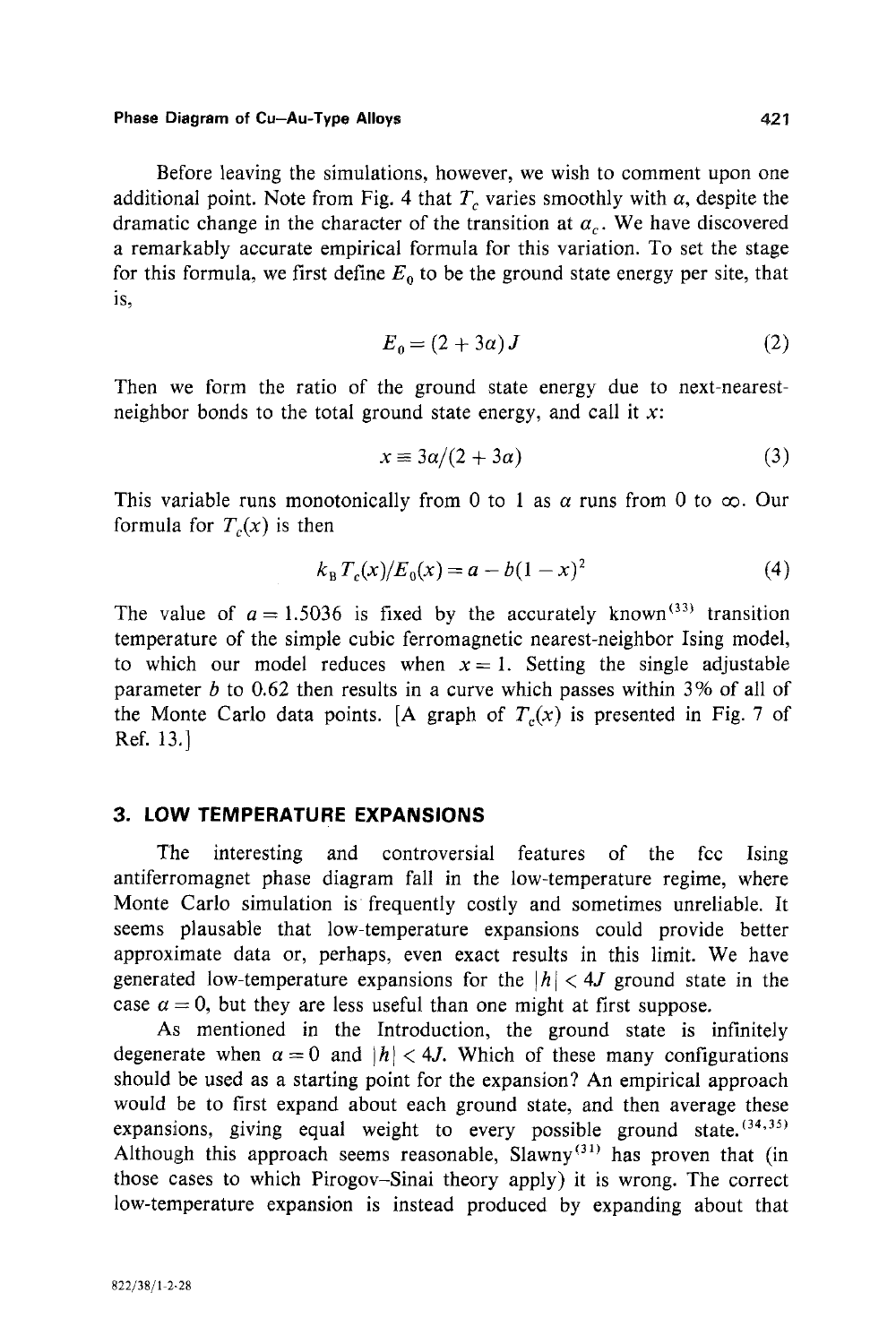

Fig. 5. Variation of the triple point field with  $\alpha$ .

ground state which supports the largest number of low-energy excitations. (This conclusion can be understood on physical grounds: At zero temperature no ground state is preferred because entropy makes no contribution to the free energy and all the ground states have the same energy. But at any finite temperature entropy is a factor in the free energy, and indeed it is the primary factor which differentiates the low-temperature equilibrium phases obtained as perturbations of the ground states. Hence the ground state which can contribute most to the entropy, i.e., the one with the greatest number of possible low energy excitations, will be preferred as a basis for the equilibrium states.) Although Slawny's rigorous arguments rely upon a finite degeneracy of ground states, his conclusions probably apply to our situation when  $\alpha = 0$  and  $|h| < 4J$ , and we accept them in the following.

In our case it transpires<sup> $(4)$ </sup> that all of the many ground states admit the same number of lowest-energy excitations (which consist of flipping a single spin), and indeed they all admit the same number of next lowest energy excitations as well! One must examine the third level of excitations before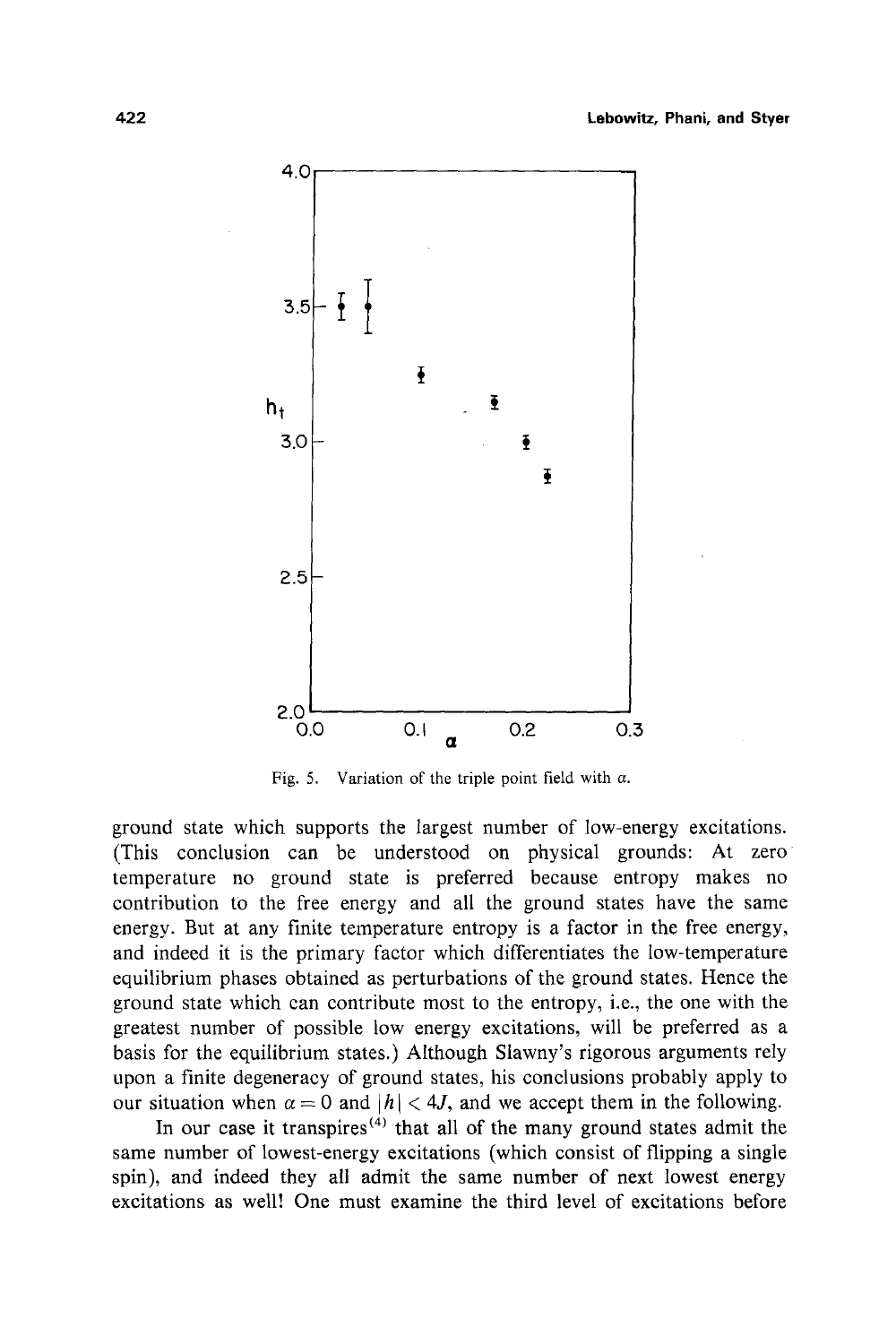one finds a ground state which admits more excitations than the others. Doing this, we find that for all  $|h| < 4J$  the preferred ground state is nothing other than the familiar AB structure, with two sublattices of up spins and two of down spins. We will refer to the two sublattices which, in the ground state, are occupied by up spins as the A sublattices, and to the other two as the B sublattices. One gains considerable information by assuming that the field on the A sublattices, say,  $h_A$ , is not necessarily the same as the field on the B sublattices,  $h_{\rm B}$ . This permits derivation of sublattice magnetizations and staggered susceptibilities from the free energy.

In terms of the variables

$$
x = e^{-4J/k_B T} \tag{5}
$$

and

$$
y_A = e^{-2h_A/k_B T}
$$
,  $y_B = e^{-2h_B/k_B T}$  (6)

the free energy per site is

$$
f(T, h_A, h_B) = -2J - \frac{1}{2}h_A + \frac{1}{2}h_B - k_B Tg(x, y_A, y_B)
$$
 (7)

where

$$
g(x, y_A, y_B) = x^2 \left[\frac{1}{2} (y_A^1 + y_B^{-1})\right] + x^3 \left[4y_A^1 y_B^{-1}\right] + x^4 \left[-\frac{5}{4} (y_A^2 + y_B^{-2}) + 10 (y_A^2 y_B^{-1} + y_A^1 y_B^{-2}) + 2y_A^2 y_B^{-2} - 4y_A^1 y_B^{-1}] + x^5 \left[8 (y_A^3 y_B^{-1} + y_A^1 y_B^{-3}) + (y_A^2 + y_B^{-2}) + 12 (y_A^3 y_B^{-2} + y_A^2 y_B^{-3}) \right] - 36 (y_A^2 y_B^{-1} + y_A^1 y_B^{-2}) + 4y_A^3 y_B^{-3} + 100 y_A^2 y_B^{-2} + x^6 \left[2 (y_A^4 y_B^{-1} + y_A^1 y_B^{-4}) + 5\frac{1}{6} (y_A^3 + y_B^{-3}) + 26 (y_A^4 y_B^{-2} + y_A^2 y_B^{-4}) - 104 (y_A^3 y_B^{-1} + y_A^1 y_B^{-3}) + (y_A^5 y_B^{-4} + y_A^4 y_B^{-5}) + 31 (y_A^4 y_B^{-3} + y_A^3 y_B^{-4}) + 342 (y_A^3 y_B^{-2} + y_A^2 y_B^{-3}) + 38 (y_A^2 y_B^{-1} + y_A^1 y_B^{-2}) + 12y_A^4 y_B^{-4} + 204y_A^3 y_B^{-3} - 476y_A^2 y_B^{-2} + O(x^7)
$$
 (8)

This expansion was derived simply by overturning spins from the ground state AB configuration. Disconnected clusters of overturned spins were counted by hand, but connected clusters were enumerated by computer using a variant of the backtrack algorithm.<sup> $(36)$ </sup> The expansion (8) should reduce to the zero-field series of Mackenzie and Young<sup>(37)</sup>: it does not because of a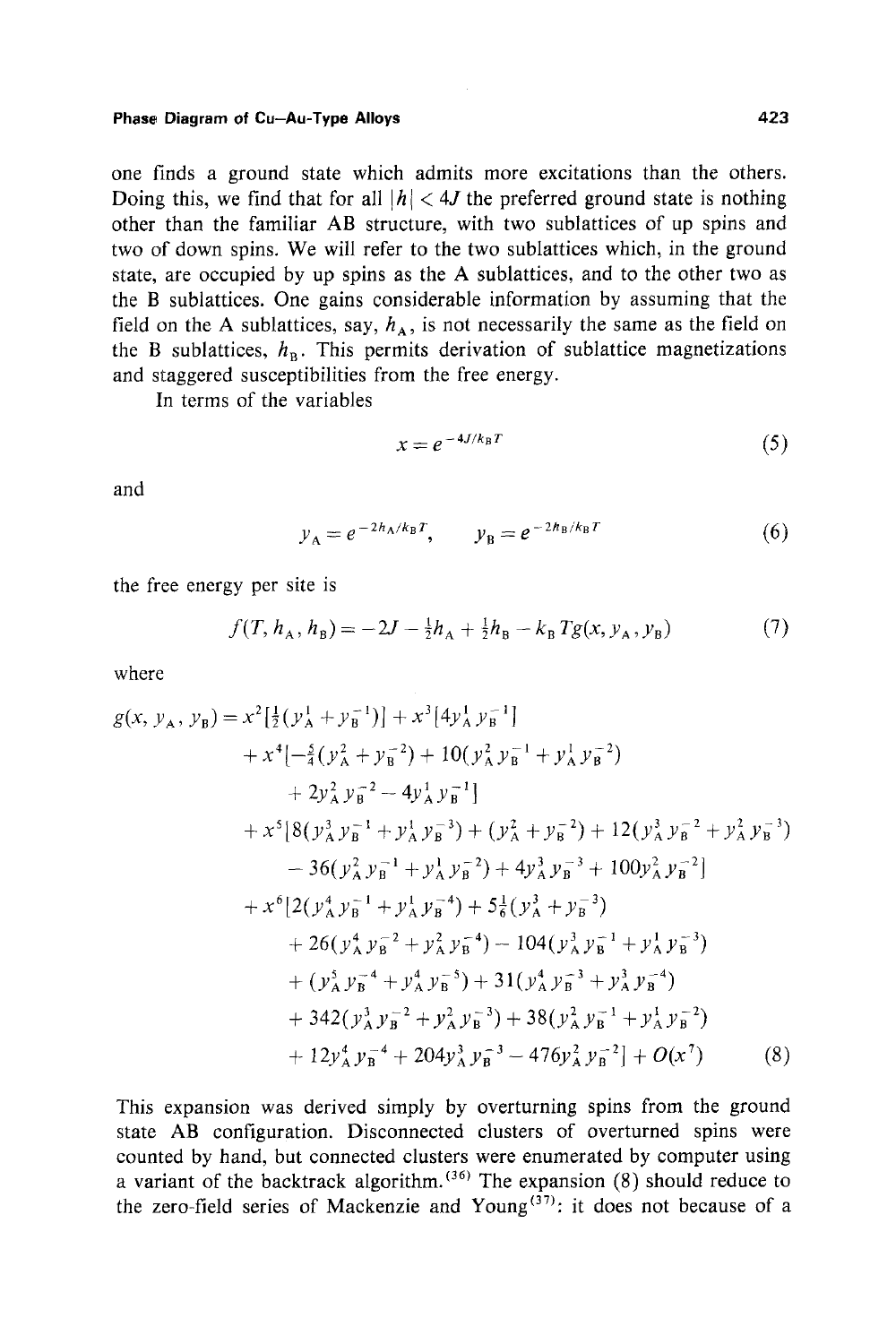minor error it that result. We are grateful to Dr. Mackenzie for examining his derivation and confirming our result. (We also mention here the zero field series of Liu *et al.*<sup>(38)</sup>)

The expansion presented above clearly contains considerable configurational information on the fcc alloy problem, but it does not contain the information needed to investigate the  $h = 4J$  super-degenerate point. This is readily seen by setting  $T = 0$ . The true  $T = 0$  free energy per site is

$$
f(T = 0, h_{A} = h_{B} = h) = \begin{cases} -2J, & 0 \le h \le 4J \\ -\frac{1}{2}h, & 4J \le h \le 12J \\ -h, & 12J \le h \end{cases}
$$
(9)

but the series cannot, of course, locate the singularities at  $h = 4J$  and 12*J*. It is not directly useful for investigating the super-degenerate points.

The expansion can, however, be used to obtain considerable information concerning the low-field behavior of our model. In particular, it may be compared with existing zero field, high-temperature free energy expansions to



Fig. 6. Various extrapolations of the low-temperature series for the zero field,  $\alpha = 0$  energy per site, compared with the Monte Carlo data and transition temperature of Phani et al.<sup>(12,13)</sup> The various approximants are named according to the system established in Ref. 40:  $[4/1; \emptyset]$ is a truncation of the series,  $\left[2/2;\emptyset\right]$  is a direct Padé approximant, and  $\left[\emptyset/2;1\right]$  and  $\left[\emptyset/1;2\right]$ are Dlog Padé approximants.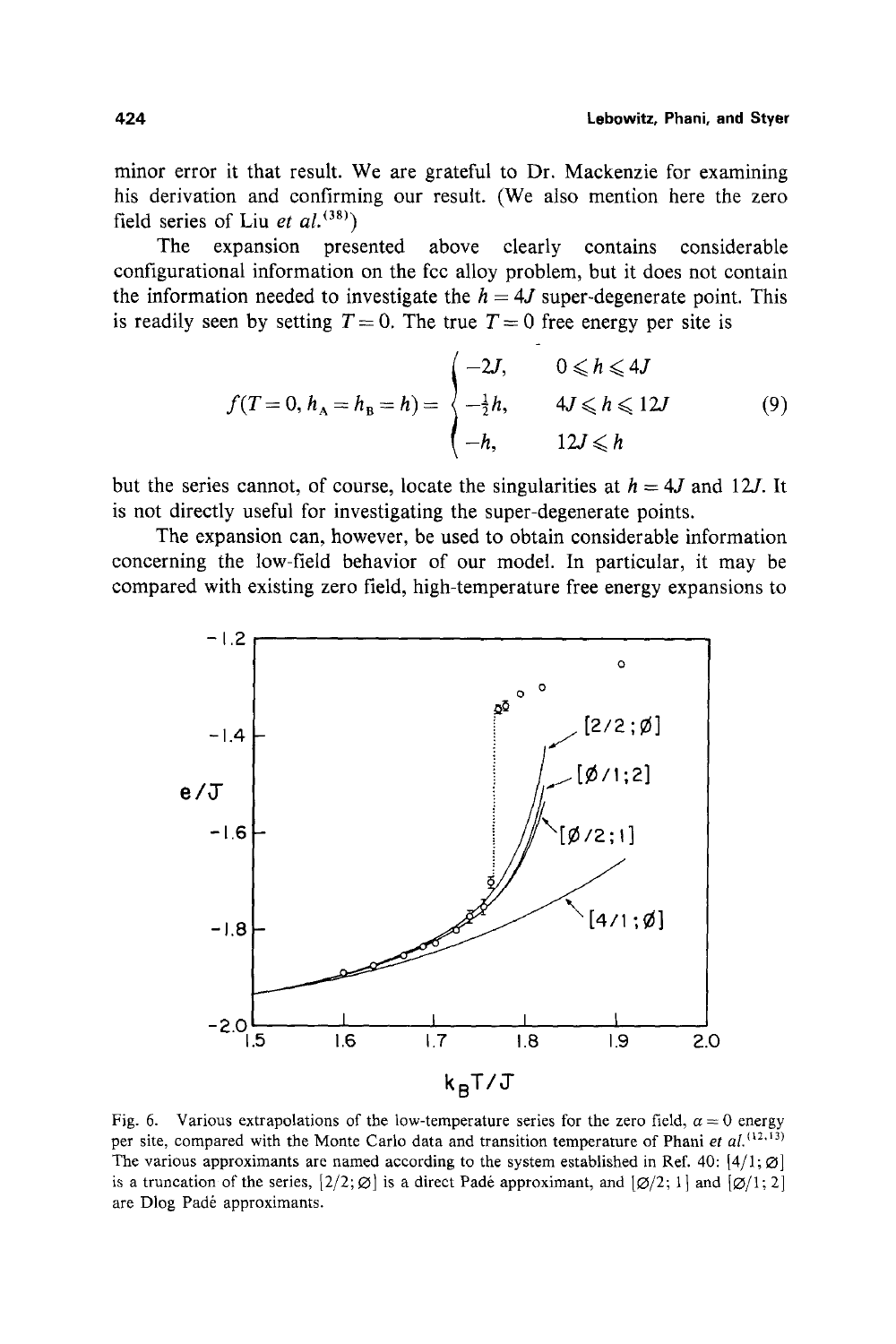locate and characterize the first-order phase transition. Work in this direction is currently in progress: an example of the results obtainable is presented in Fig. 6, which compares three methods  $(39,40)$  for extrapolating the low-temperature energy series with Monte Carlo results. As expected, simple truncation of the series produces a poor approximant, which underestimates the energy. A direct Pad6 approximant (which can accurately approximate a rational function displaying only simple poles) is closer to the Monte Carlo results, but is too high. The two Dlog Padé approximants (which can accurately approximate algebraic functions with branch point singularities) agree quite well with both the Monte Carlo points and with each other.

### **4. CONSTRAINED MODELS AND EXACT ARGUMENTS**

We have seen that both Monte Carlo simulations and low-temperature expansions are useful tools for the fcc alloy problem but that neither tool can unambiguously describe the system near its super-degenerate points. In this section we consider a change of variable which focuses specifically on the states obtained in the limit that h and T approach a super-degenerate point along certain trajectories. This approach yields certain exact results, and it may render either of the above methods more reliable.

We rewrite Hamiltonian (1) as

$$
H = J \sum \sigma_i \sigma_j - aJ \sum \sigma_i \sigma_j - h_0 \sum \sigma_i - \delta h \sum \sigma_i
$$
  

$$
\equiv H_0 - \delta h \sum \sigma_i
$$
 (10)

where  $h_0$  is an arbitrarily specified field strength, and

$$
\delta h \equiv h - h_0 \tag{11}
$$

We also define

$$
z \equiv e^{-2\delta h/k_B T} \tag{12}
$$

so the partition function is

$$
Z = \sum_{\text{states}} e^{-H_0/k_B T} z^{-\Sigma \sigma_l/2} \tag{13}
$$

Contours of constant z in the  $(k_B T/J, h/J)$  plane are lines radiating from the point  $(0, h_0/J)$ . If such a line has slope  $\gamma$ , it has

$$
z = e^{-2/\gamma} \tag{14}
$$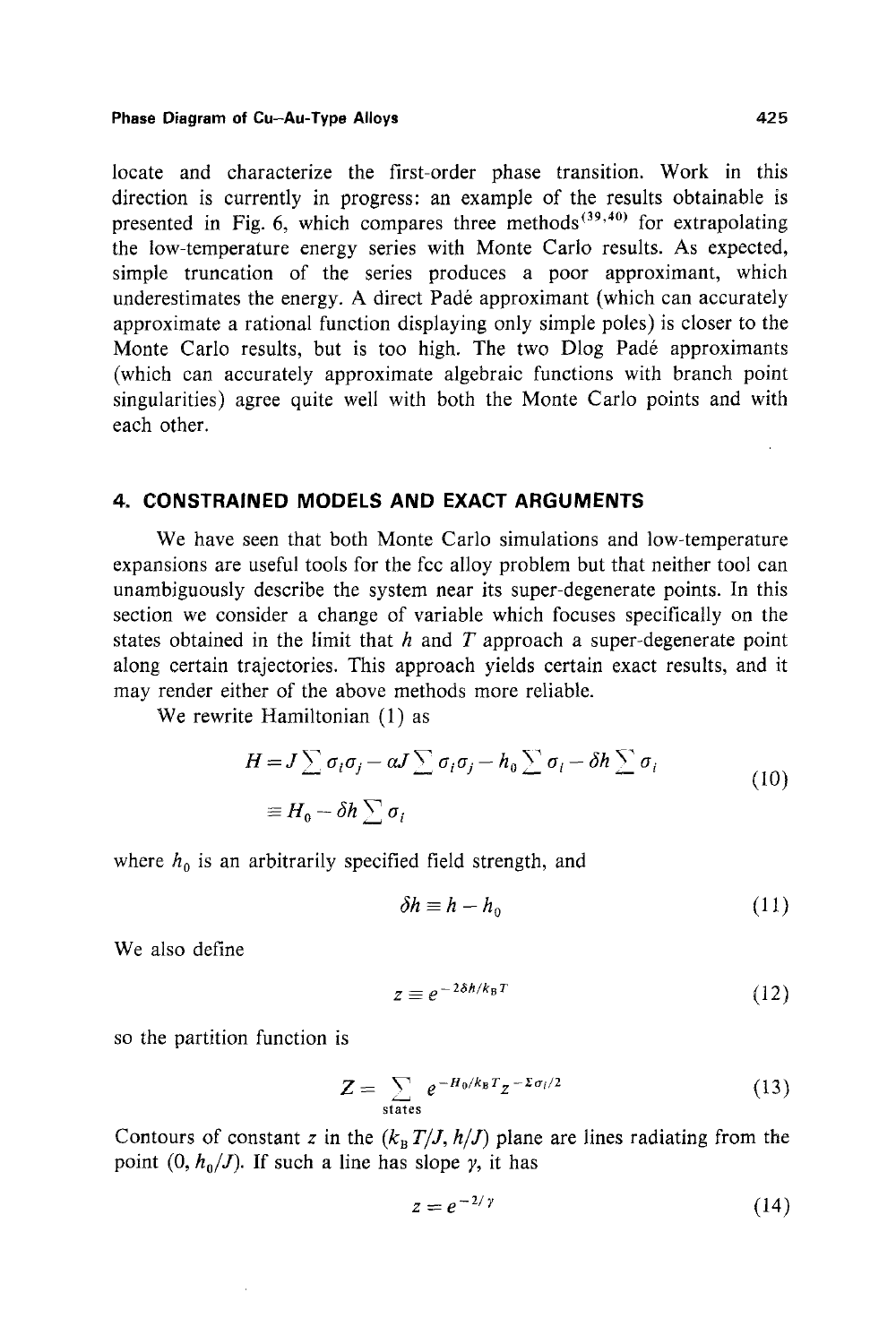We now consider the limit of zero temperature with J,  $\alpha$ , and  $h_0$  held fixed, but with  $\delta h$  vanishing linearly with temperature. In other words, we approach a ground state at fixed J,  $\alpha$ , and  $h = h_0$  along one of the rays of constant z. It can be shown rigorously<sup>(41)</sup> that in this limit the equilibrium states of our antiferromagnetic system are isomorphic to the equilibrium states of a certain constrained lattice gas. To see this physically we note that in this limit the partition function (for a finite system) is

$$
Z(h_0, z) = \sum z^{-\sum \sigma_i/2} \tag{15}
$$

where the sum now extends *only over the ground states of*  $H_0$  (and where we have adjusted the energy zero so that  $H_0 = 0$  for a ground state). This partition function defines a new statistical mechanical problem which is analyzed most conveniently in lattice gas language. To associate down spins with occupied sites we use the occupation variable

$$
\rho_i = (1 - \sigma_i)/2 \tag{16}
$$

so the partition function becomes

$$
Z(h_0, z) = z^{-N/2} \sum z^n
$$
 (17)

where  $n$  is the number of occupied sites in a configuration. (Note that this exercise works equally well for any uniform field ising model, regardless of the lattice or of the range and type of interaction.)

To discover the character of these lattice gas problems we must investigate the ground states of  $H_0$ . For  $\alpha = 0$  this is most convienently done<sup> $(3,26,27)$ </sup> by dissecting the fcc lattice into its constituant tetrahedra. Each lattice site is shared by eight tetrahedra and each nearest-neighbor bond by two tetrahedra. Thus a tetrahedron with sites  $i, j, k$ , and  $l$  contributes an amount

$$
E_T(\sigma_i, \sigma_j, \sigma_k, \sigma_l) \equiv \frac{1}{2} J(\sigma_i \sigma_j + \sigma_i \sigma_k + \sigma_i \sigma_l + \sigma_j \sigma_k + \sigma_j \sigma_l + \sigma_k \sigma_l)
$$
  
+ 
$$
\frac{1}{8} h_0(\sigma_i + \sigma_j + \sigma_k + \sigma_l)
$$
 (18)

to the Hamiltonian  $H_0$ . We then find that configuration of a single tetrahedron which minimizes  $E_T$ , and attempt to piece together such configurations to fill the entire lattice. If we can so fill the lattice, then we have found a ground state. If we cannot, then we must begin the procedure anew by dissecting the lattice into different subunits. (It transpires that only tetrahedra are needed when  $\alpha = 0$ , but other subunits are required when  $\alpha \neq 0$ .  $(27)$ )

It is easy to show that the  $E<sub>T</sub>$  minimizing configuration is a tetrahedron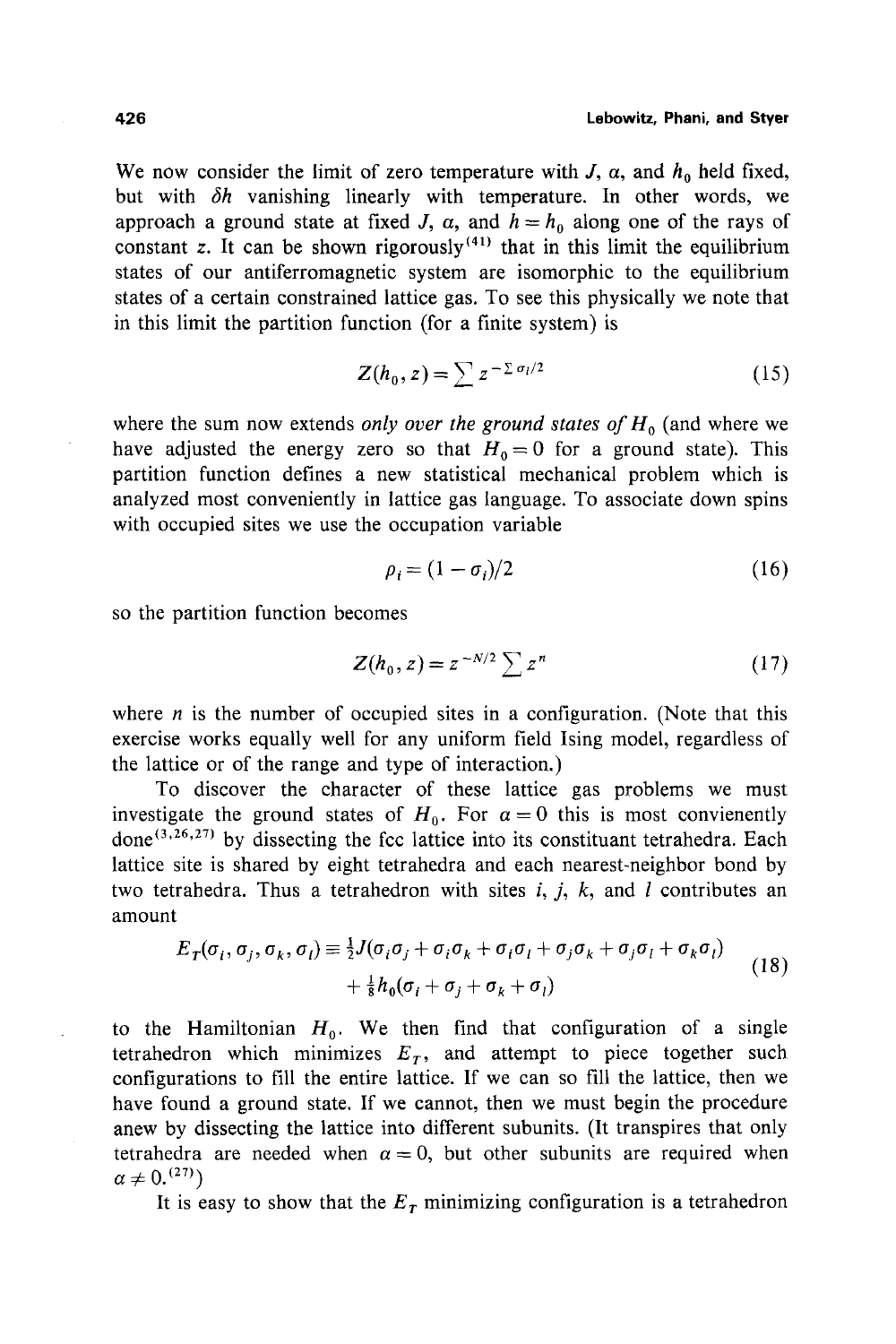with two spins up and two spins down when  $|h| < 4J$ , with three spins up and one down when  $4h < h < 12J$ , and with all spins up when  $12J < h$ . Geometrical packing arguments then demonstrate that the ground states are the layered configurations described in the Introduction. The corresponding "ground state problems" defined by (17) are thus one dimensional in character. The situation is different at the super-degenerate points. When  $h = 12J$ , the permitted tetrahedra have either one or zero down spins. A down spin corresponds to an occupied site, so in lattice gas language this restriction simply means that the nearest neighbors of an occupied site cannot be occupied. The ground state problem at  $h = 12J$  is simply the hard "sphere" problem on an fcc lattice! The phase transition of the hard sphere model is simply the  $T \rightarrow 0$  limit of the first-order phase boundary shown in Fig. 3, and the critical activity of the hard sphere lattice gas gives the limiting slope of the  $k_B T/J$  vs.  $h/J$  coexistence line by Eq. (14). More information on the phase coexistence line, such as its limiting curvature, could be obtained by investigating the "soft sphere" lattice gas problem in which the nearest-neighbor repulsive interaction is strong but not infinite.

On the other hand when  $h = 4J$  the permitted tetrahedra have either one or two down spins, so an occupied site may have from zero to four nearest neighbors. (This problem is not, however, equivalent to a lattice gas in which each atom has a maximum of four nearest neighbors.) The number of down spins (occupied sites) on an N site lattice can range from  $\frac{1}{4}N$  to  $\frac{1}{2}N$ . We refer to models of this type as "hard constraint" lattice gases, the constraint being the occupation number restriction for each tetrahedron. As before, information about the hard constraint model can be transcribed to the antiferromagnet problem at  $T=0$ , and more information can be gained by relaxing slightly the constraint.

What may we expect to find upon analysis of the hard constraint lattice gas corresponding to the  $h=4J$  super-degenerate point? Three possibilities seem reasonable: First, if the  $\alpha=0$  phase diagram displays a finitetemperature triple point (as in the solid curve of Fig. 3) then the lattice gas will show a single, presumably first-order, transition. Second, if the disordered phase penetrates to zero temperature (as in the dashed curve of Fig. 3), and the AB-disorder and disorder- $A_3B$  phase coexistence lines spring vertically from the super-degenerate point, then the lattice gas will show a single transition at  $z = 1$ . Third, if the disordered phase penetrates to zero temperature but the two coexistence lines bounding it open with finite angle, then the lattice gas will show *two* transitions: with increasing activity the system will pass from  $A_3B$  order to disorder and then from disorder to AB order. This list does not, of course, exclude other possibilities, such as the coexistence of a large number of phases at the super-degenerate point (as is known to happen at the multiphase point of the ANNNI model).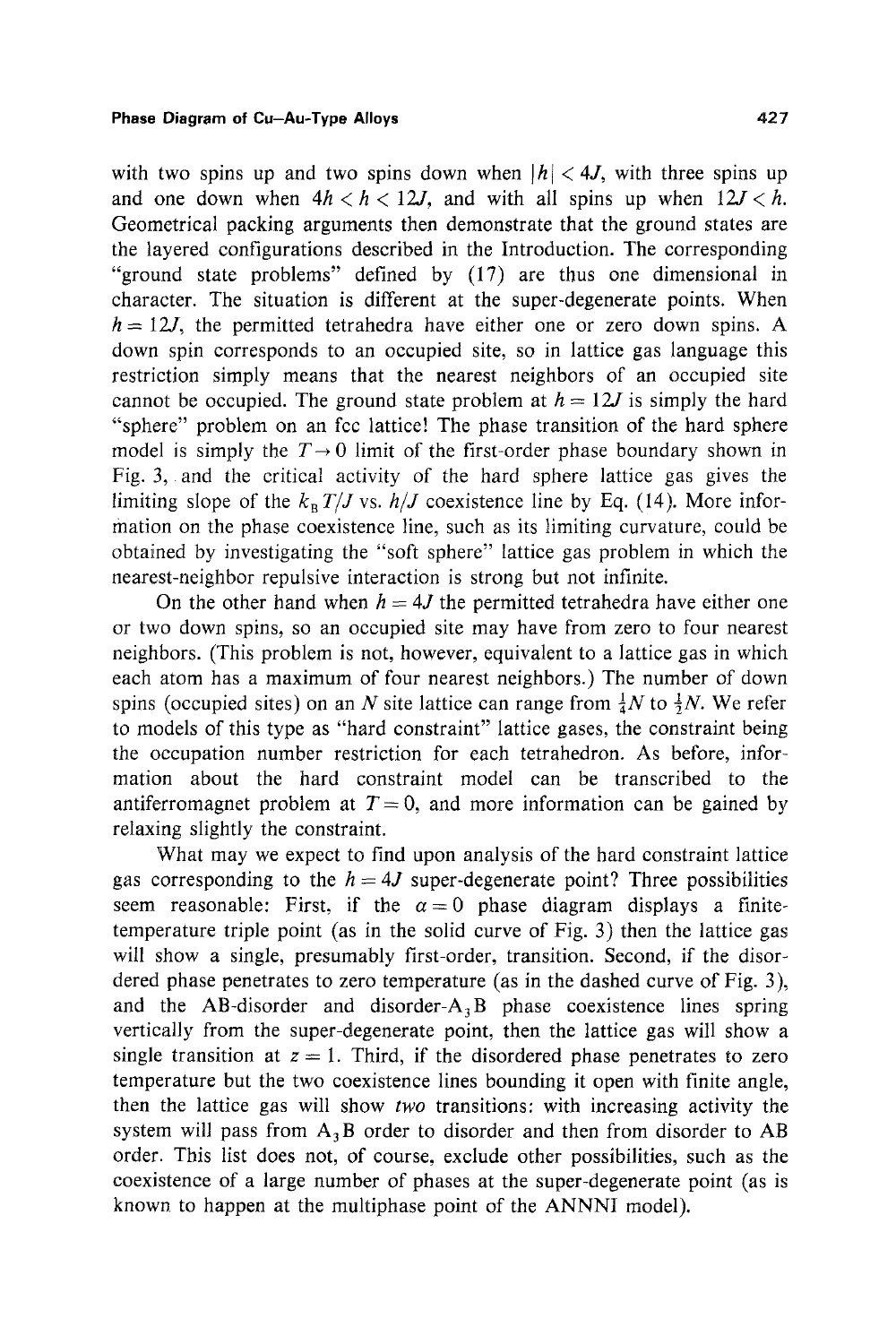The precise mapping between the thermodynamic quantities of the super-degenerate point and those of the hard constraint lattice gas follows in the usual way from (17). In particular, the grand canonical function of the lattice gas is

$$
\mathcal{Z}_N(z) = \sum z^n \tag{19}
$$

and its reduced pressure is

$$
p(z) = \lim_{N \to \infty} \left[ N^{-1} \log(\mathcal{Z}_N(z)) \right] \tag{20}
$$

The basic thermodynamic relation is

$$
p(z) = s(z) + \rho(z) \log(z) \tag{21}
$$

where  $s(z)$  is the entropy per lattice site in units of  $k_B$ , and  $p(z)$  is the density, obtainable from

$$
\rho(z) = z(dp/dz) \tag{22}
$$

The significant feature of the mapping is that the lattice gas  $s(z)$ , obtained through (21), is *identical* to the limit of the antiferromagnet model entropy as  $J/k_B T \rightarrow 0$  along a ray with slope given by (14). We also note, for future use, that

$$
\frac{dp}{dz} = \frac{dp}{dz} + z\,\frac{d^2p}{dz^2} = \frac{\langle (n - \langle n \rangle)^2 \rangle}{zN} \tag{23}
$$

is nonnegative for physical values of z (as is also clear on physical grounds).

We now prove that the maximum entropy for any hard constraint lattice gas falls at activity  $z = 1$ , and that the entropy is monotonic nondecreasing as  $z$  varies from 0 to 1 and monotonic nonincreasing as  $z$ varies from 1 to  $\infty$ . This implies that the limiting entropies obtained by approaching the super-degenerate point along different rays need not be identical, and that the maximum such entropy is obtained by approaching vertically. The proof is based on a variational principle over probability distributions. The standard grand canonical probability distribution  $\omega_{\tau}^{\text{eq}}(\xi)$ over states  $\xi$  is given as usual by

$$
\omega_z^{eq}(\xi) = z^n/\varXi(z) \tag{24}
$$

In this distribution, we can calculate

$$
\rho[\omega_z^{\text{eq}}] \equiv \sum_{\xi} n(\xi) \omega_z^{\text{eq}}(\xi) \tag{25}
$$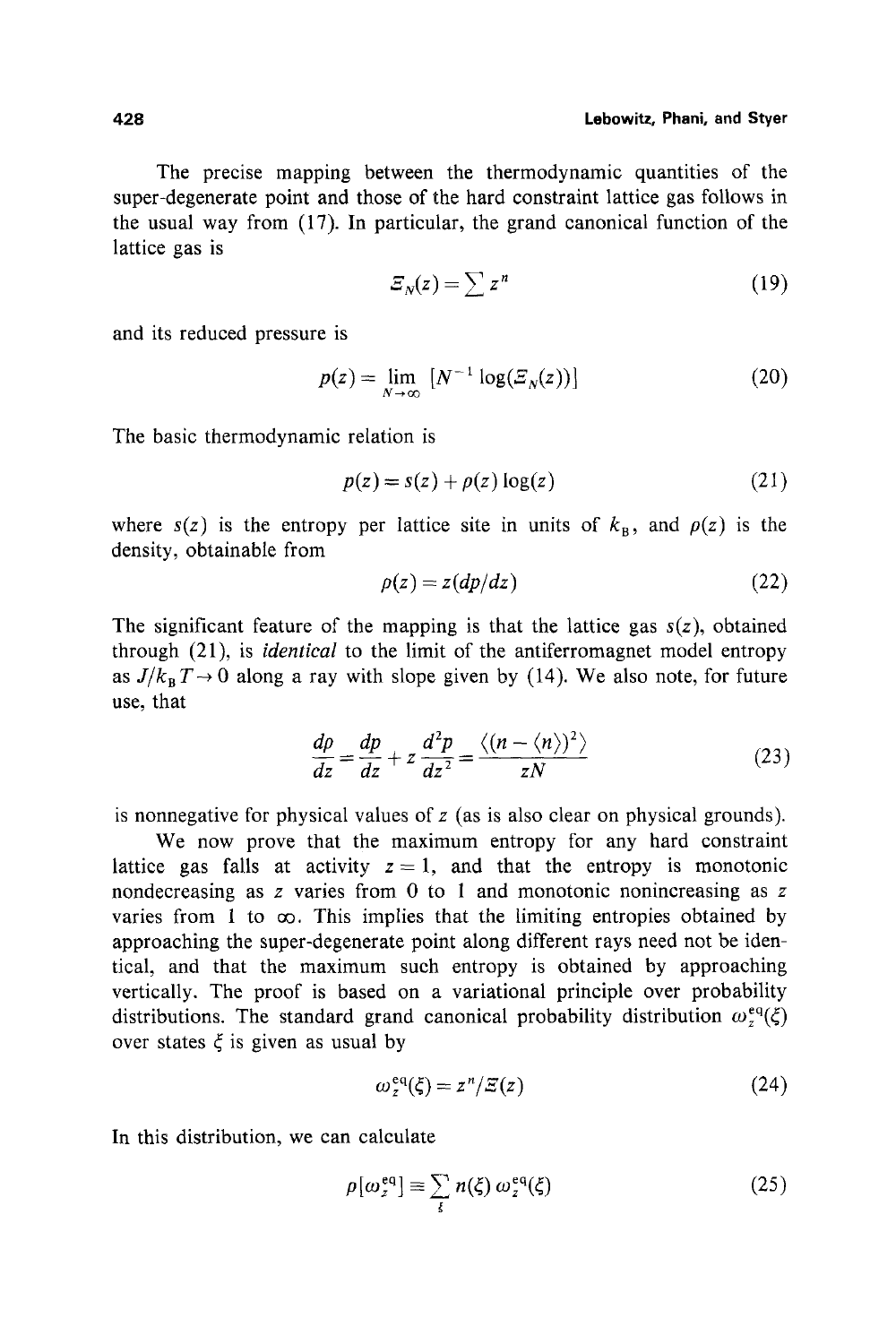and

$$
s[\omega_z^{\text{eq}}] \equiv -\sum_{\xi} \omega_z^{\text{eq}}(\xi) \log(\omega_z^{\text{eq}}(\xi)) \tag{26}
$$

and they will be the same as the corresponding "thermodynamic" values of  $p(z)$  and  $s(z)$  obtained through (21) and (22). However, Eq. (25) and (26) can be evaluated in any normalized probability distribution  $\omega(\xi)$ . The variational principle<sup> $(42)$ </sup> states that the pressure

$$
p[z, \omega] \equiv s[\omega] + \rho[\omega] \log(z) \tag{27}
$$

obtained using the equilibrium distribution  $\omega_z^{eq}$  is the maximum  $p[z, \omega]$ obtainable from any distribution. In particular,  $p[z, \omega_z^{\text{eq}}]$  is greater than or equal to the pressure calculated using the distribution appropriate to some other value of  $z$ , say,  $z'$ , so

$$
s[\omega_z^{eq}] + \rho[\omega_z^{eq}] \log(z) \ge s[\omega_z^{eq}] + \rho[\omega_z^{eq}] \log(z)
$$
 (28)

or

$$
s(z) - s(z') \geqslant -\left[\rho(z) - \rho(z')\right] \log(z) \tag{29}
$$

We first examine the case  $z' < z < 1$ . From (23), the right-hand side of (29) is nonnegative, so

$$
z' < z < 1 \Rightarrow s(z') \leqslant s(z) \tag{30}
$$

Now take the case  $z' > z > 1$ . The right-hand side of (29) is again nonnegative, whence

$$
z' > z > 1 \Rightarrow s(z') \leqslant s(z) \tag{31}
$$

and the result is proved.

The above analysis suggests strongly that the phase coexistence line originating at  $T = 0$ ,  $h = 12$  bends toward the A<sub>3</sub>B phase (as it does when  $\alpha > 0$ ). Otherwise the corresponding hard constraint lattice gas would show a transition at  $z < 1$ , and so, by (30), the entropy would *increase* in passing from the disordered to the  $A_3B$  ordered phase! Similar arguments can be applied to the antiferromagnetic Ising model on the square and simple cubic lattices, which have super-degenerate points at  $h = 4J$  and 6J, respectively. In these cases our argument is less persuasive because the transition is expected to be continuous rather than first order. Even so, the result  $z_c > 1$  is well supported by the approximate critical activities obtained from series analysis: these are  $z_c = 3.7962$  and  $z_c = 1.09 \pm 0.07$ , respectively (as found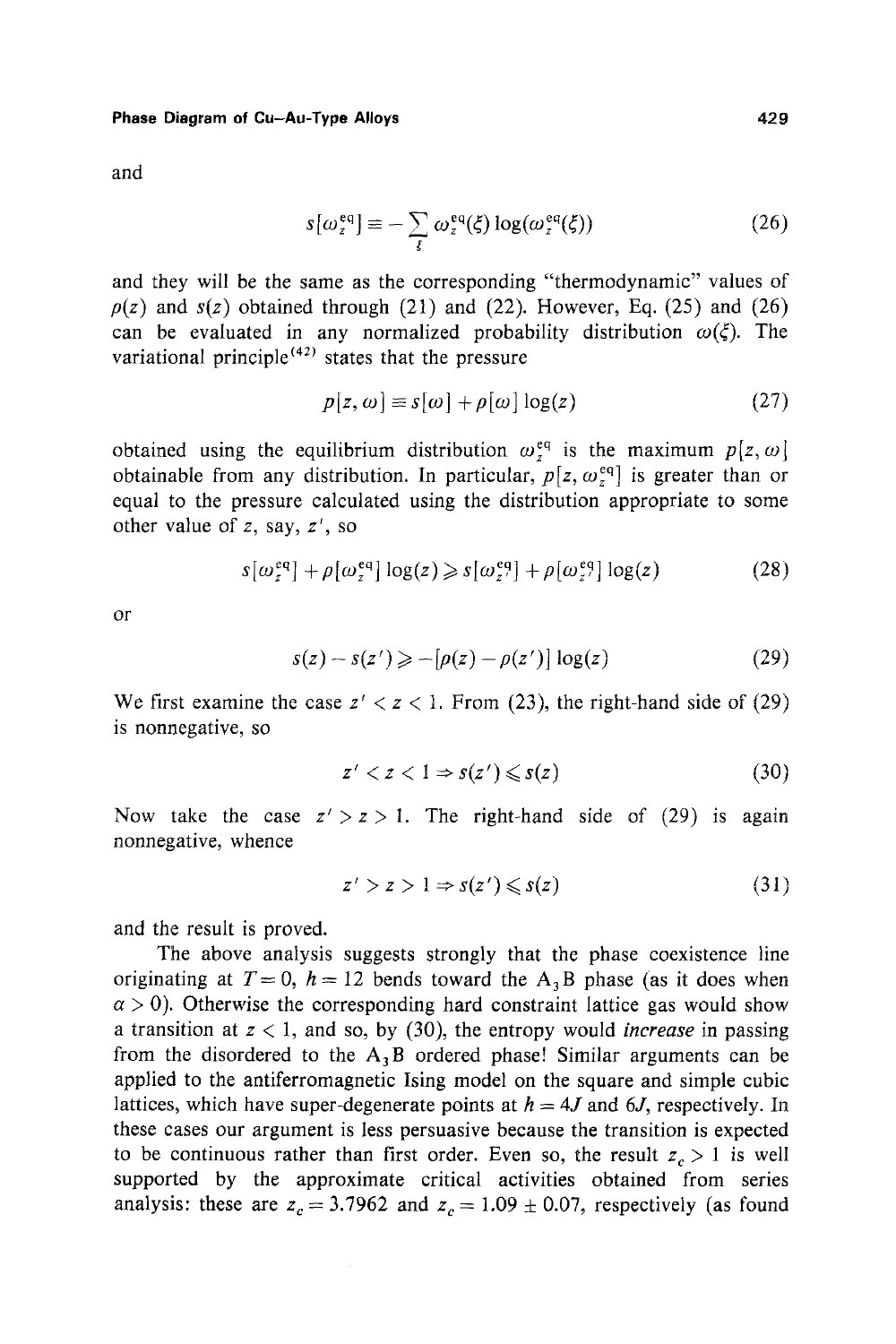by Baxter, Enting, and Tsang<sup>(43)</sup> and by Gaunt<sup>(44)</sup>). Our result also argues against the reentrant transitions predicted<sup> $(45)$ </sup> by CVM in the simple cubic antiferromagnet. On the other hand, the body centered cubic lattice has a super-degenerate point at  $h=8J$ , but Gaunt<sup>(44)</sup> estimates that the corresponding lattice gas has a critical transition at  $z_c = 0.77 \pm 0.05$ .

### **ACKNOWLEDGMENTS**

We wish to thank the Center for Materials Science at Los Alamos National Laboratory, and particularly Dr. James Gubernatis, for providing computer time, financial support and hospitality for performing the Monte Carlo simulations. In deriving the free energy expansion (8) we were aided by the unpublished thesis of C. J. Elliot,  $(35)$  a copy of which was kindly provided for our use by Professor D. D. Betts. We are also grateful to Dr. N. D. Mackenzie for resolving the discrepancy between our expansion and the one found in Ref. 37. G. Inden, H. Meirovitch, J. M. Sanchez, and J. Slawny graciously informed us of their research results prior to publication. During the course of this work we benefited greatly from discussions with M. Aizenman, K. Binder, J. Bricmont, J. Cahn, M. E. Fisher, G. Inden, R. Kikuchi, D. Mukamel, J. Sanchez, and particularly J. Slawny.

### **REFERENCES**

- 1. I. M. Lifshitz, *Zh. Eksp. Teor. Fiz.* 11:255 (1941).
- 2. I. M. Lifshitz, *Zh. Eksp. Teor. Fiz.* 14:353 (1944).
- 3. A. Danielian, *Phys. Rev. Lett.* 6:670 (1961).
- 4. A. Danielian, *Phys. Rev.* 133:A 1344 (1964).
- 5. C. M. van Baal, *Physiea (Utrecht)* 64:571 (1973).
- 6. R. Kikuchi, *J. Chem. Phys.* 60:1071 (1974).
- 7. J. M. Sanchez and D. de Fontaine, *Phys. Rev. B* 21:216 (1980).
- 8. J. M. Sanchez and D. de Fontaine, *Phys. Rev. B* 25:1759 (1982).
- 9. J. M. Sanchez, D. de Fontaine, and W. Teitler, *Phys. Rev. B* 26:1465 (1982).
- 10. T. Mohri, J. M. Sanchez, and D. de Fontaine, submitted to *Acta MetalI.* (1984).
- 11. G. D. Mahan and F. H. Claro, *Phys. Rev. B* 16:1168 (1977).
- 12. M. K. Phani, J. L. Lebowitz, M. H. Kalos, and C. C. Tsai, *Phys. Rev. Lett.* 42:577 (1979).
- 13, M. K. Phani, J. L. Lebowitz, and M. H. Kalos, *Phys. Rev. B* 21:4027 (1980).
- 14. K. Binder, *Phys. Rev. Lett.* 45:811 (1980).
- 15. K. Binder, J. L. Lebowitz, M. K. Phani, and M. H. Kalos, *Acta Metall.* 29:1655 (1981).
- 16. K. Binder, *Z. Phys. B* 45:61 (1981).
- 17. U. Gahn, Z *Phys. Chem. Solids* 43:977 (1982).
- 18. R. A. Bond and D. K. Ross, J. *Phys. F* 12:597 (1982).
- 19. K. Binder, W. Kinzel, and W. Selke, J. *Magn. Magn. Mater.* 31-34:1445 (1983).
- 20. T. L. Polgreen, *Phys. Rev. B* 23:1468 (1984).
- 21. H. Meirovitch, Weizmann Institute preprint, Computer simulation study of hysteresis and free energy in the fcc Ising antiferromagnet (1984).